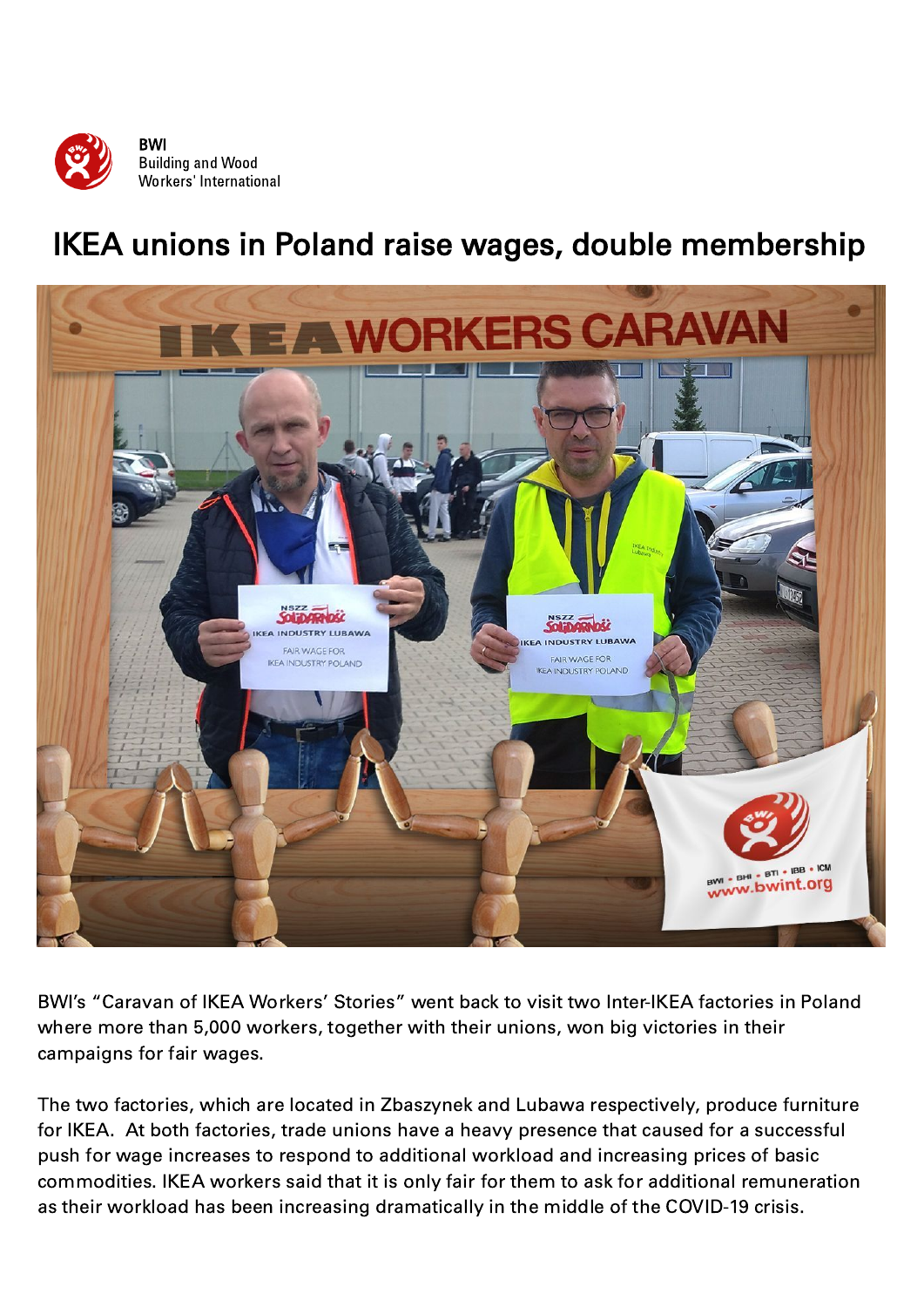In an interview, Dariusz Kawka of Solidarnosc in the Lubawa factory explained that at the end of 2020 the situation at their workplace became challenging as the company questioned the number of members of their union. He said that their union responded by bringing the issue to the labour court, together with their demand for fair wages. The court reportedly favored the union which agreed to a 35 percent wage increase. Kawka said that the victory ironically doubled their union's membership, something which the company is opposing in the first place.

Meanwhile in Zbaszynek, Solidarnosc leader Michal Kukula and Piotr Brambor of Budowlani said that they launched a similar campaign for fair wages, drawing inspiration largely from their fellow workers in Lubawa.

The trade unionists said that the campaign paid off. Mid-March of this year, salaries at the Zbasszynek plant was put at the same level as Lubawa's.

The trade union leaders said that it is crucial for workers to raise their voices to demand and win better terms for workers. They said that as more workers join unions, it increases chances for them to secure a better future.

The "IKEA Workers' Caravan of Stories" is a BWI campaign that aims to provide IKEA workers from different countries a platform to share with one another their working lives and experiences.